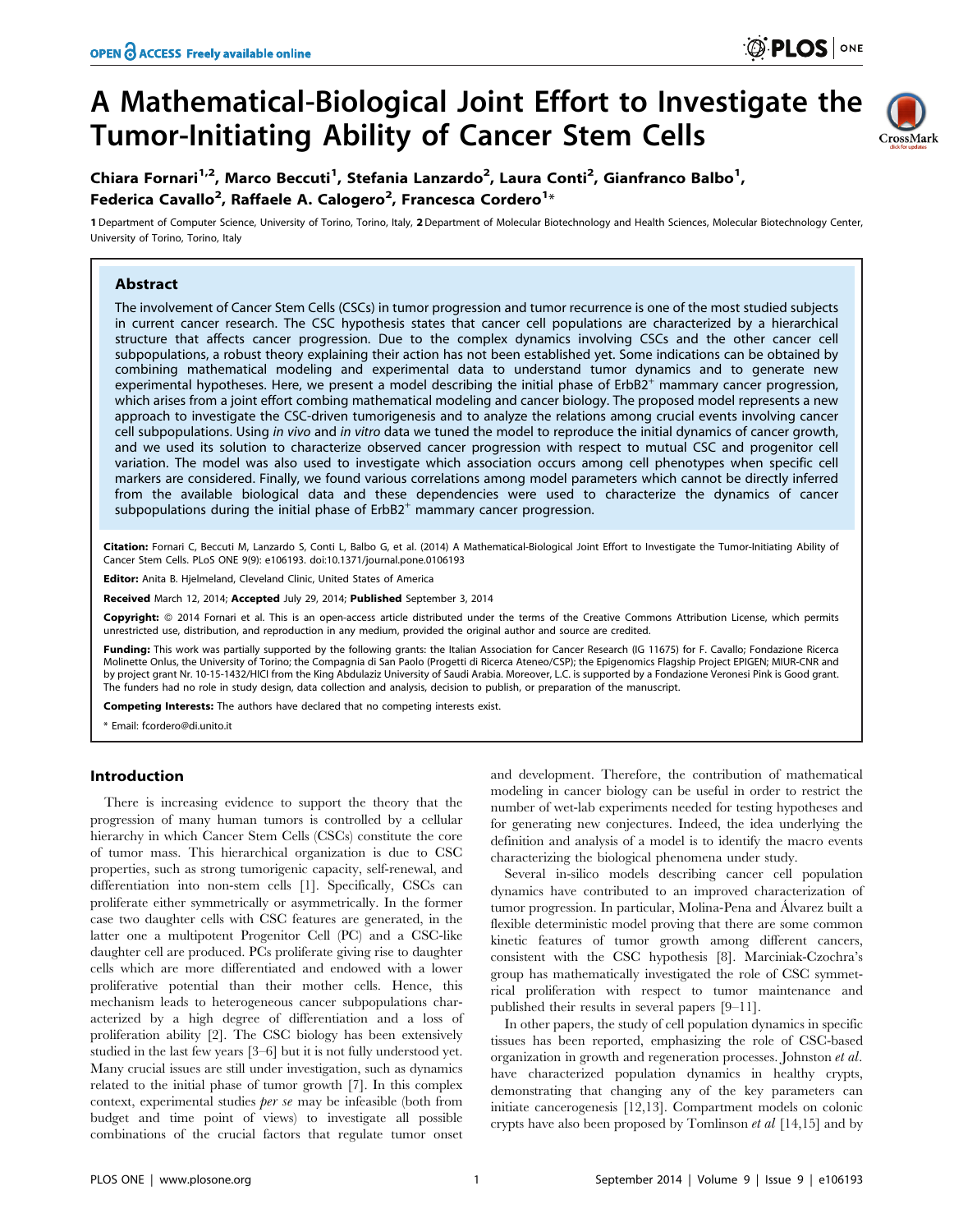Lander's group studied the general process of tissue development and regeneration, where impressive examples of tight control of cell growth and differentiation can be found [17–21]. They investigated also control mechanisms in tumor progression showing that cancer growth is controlled by the spatio-temporal dynamics of key signaling processes, expressed as positive and negative feedback loops [22].

Lastly, Michor and coworkers have proposed several models describing the tumor initiation and progression, starting from the clonal evolution theory [23–26]. Their works contributed to the characterization of the fundamental principles governing dynamics of oncogene activation and tumor-suppressor inhibition [23].

The aim of our work is to study the tumorigenic capability of CSCs using an integrated approach where a mathematical model describing the initial phase of cancer progression has been constructed and calibrated by exploiting data coming from in vivo and in vitro experiments.

Even though it is well known that breast cancer is composed of heterogeneous cancer cell subpopulations organized in a hierarchical manner, the dynamics regulating proliferation, death, and differentiation of CSCs and progenies are difficult to infer from tumor volume data alone.

Here, we present a study on  $ErbB2$ <sup>+</sup> mammary cancer through the synergistic union of wet-lab experiments and applied mathematical techniques. We use CSC theory to define a system of Ordinary Differential Equations (ODEs) describing the initial phase of cancer progression. We refer to this model as essential in order to focus the attention on its basic, but not simplistic form: it provides a system abstraction which is relatively simple, but still able to capture the key aspects of breast cancer. Moreover, quantitative and qualitative analysis of this ODE system has been performed to highlight the relations among proliferation, death, and differentiation rates which cannot be directly inferred from biological experiments.

This mathematical model has been elicited from several papers describing CSC evolution [2,27,28], and from experimental evidences [29]. Indeed, in [29] we have previously shown that mammary cancers which spontaneously arise in BALB-neuT mice - transgenic for the activated rat ErbB2 oncogene - contain a population of CSCs able to generate mammospheres in vitro, which are also endowed with the ability to initiate tumors in vivo. In the same paper, we also reported that mammospheres obtained from an epithelial cell line derived from a BALB-neuT carcinoma, named TUBO cells, express markers associated with CSC phenotype. Moreover, TUBO cells are able to efficiently generate tumors when implanted subcutaneously (s.c.) into syngeneic mice [30]. Summarizing, starting from an essential description of breast cancer dynamics, we calibrated our model by considering several experimental conditions, and we extrapolated relations among the critical parameters hence inferring the rules which control the initial cancer progression observed in mice. Moreover, we used the model to investigate the distribution of known cell markers among the various tumor cell populations, and to design new biological experiments for the CSC characterization.

## Material and Methods

#### Biological Experiments

Cell and mammosphere cultures. TUBO epithelial cells (an ErbB2<sup>+</sup> cloned cell line established from a mammary carcinoma arising in a BALB-neuT female mouse [31,32]) were cultured in DMEM supplemented with 20% FBS. To generate

non-adherent spherical clusters of cells (mammospheres), TUBO cells were detached and plated in ultra-low attachment flasks (Sigma-aldrich) at  $6\times10^4$  viable cells/ml in mammosphere medium. This medium consists of serum-free DMEM-F12 medium (Invitrogen Corp.) supplemented with 20 ng/ml basic Fibroblast Growth Factor (bFGF), 20 ng/ml Epidermal Growth Factor (EGF), 5 microg/ml insulin, and 0.4% bovine serum albumin (BSA) - all from Sigma-Aldrich [30]. Mammospheres named P1 were collected after 7 days and disaggregated using enzymatic and mechanical dissociation. P1-derived single-cell suspensions were seeded again at  $6 \times 10^4$  viable cells/ml to generate new mammospheres, named P2. The process was repeated a third time to generate P3.

Mouse model. Female BALB/c mice (Charles River Laboratories) were maintained at the Molecular Biotechnology Center of the University of Torino and treated in accordance with the University Ethical Committee and European guidelines. All in vivo experiments were approved by the University of Torino Ethical Committee and by the Italian Health Department (Rome, Italy). TUBO  $(10^3 \text{ and } 10^5)$  and P3  $(10^3)$  cells were implanted s.c. into the left flanks of BALB/c mice. Mice were killed according to the ethic protocol when the average of the two perpendicular diameters exceeded 10 mm. The growth of tumors related to these three different initial conditions was monitored every week and reported as average diameter (mm). Let us note that the three initial conditions - in terms of cell types and concentrations - lead to three sets of experiments that will be referred in the rest of this paper using the notation  $exp1$ ,  $exp2$ , and  $exp3$ .

FACS analysis. After 7 days of culture, TUBO, P1, P2, and P3 cells were collected and disaggregated using enzymatic and mechanical dissociation. Then they were washed in PBS (Sigma-Aldrich) supplemented with 0.2% BSA and 0.01% sodium azide (Sigma-Aldrich), and stained for membrane antigens. The following antibodies were used: (i) Alexa Fluor647-conjugated anti-Stem Cell Antigen-1 (Sca-1), (ii) PE-conjugated anti-CD44 and PE/Cy7-conjugated anti-CD24 (all from Biolegend). All samples were collected and analyzed using a CyAn ADP Flow Cytometer and Summit 4.3 software (DakoCytomation).

## Mathematical approach

The above biological data were integrated in a mathematical framework to reproduce the observed tumor growth and to infer further knowledge on the relations occurring among the crucial events involving cancer cell subpopulations. In detail, our mathematical approach consists of the following main steps:

(i) tumor growth rates were estimated by fitting measured volume data with the Malthusian model - Malthusian growth model subsection;

(ii) volume growth and subpopulation dynamics were described by a system of differential equations defined from the assumptions of CSC theory - Breast cancer compartment model subsection;

(iii) the model solution was analytically evaluated to establish the temporal evolutions of the system and to find the parameters responsible for tumor progression - Model solution subsection;

(iv) an aggregation process was performed on model parameters to define new parameters which refer to groups of similar cellular events. This aggregation process resulted in a first reduction of the parameter space. Some biological constraints were introduced to make the model consistent with experimental data and properties reported in the literature. This led to a further reduction of the parameter space - Parameter settings subsection;

(v) volume data were fitted with the proposed model, from which cell subpopulation dynamics were also derived. These results, which turned out to be consistent with both the tumor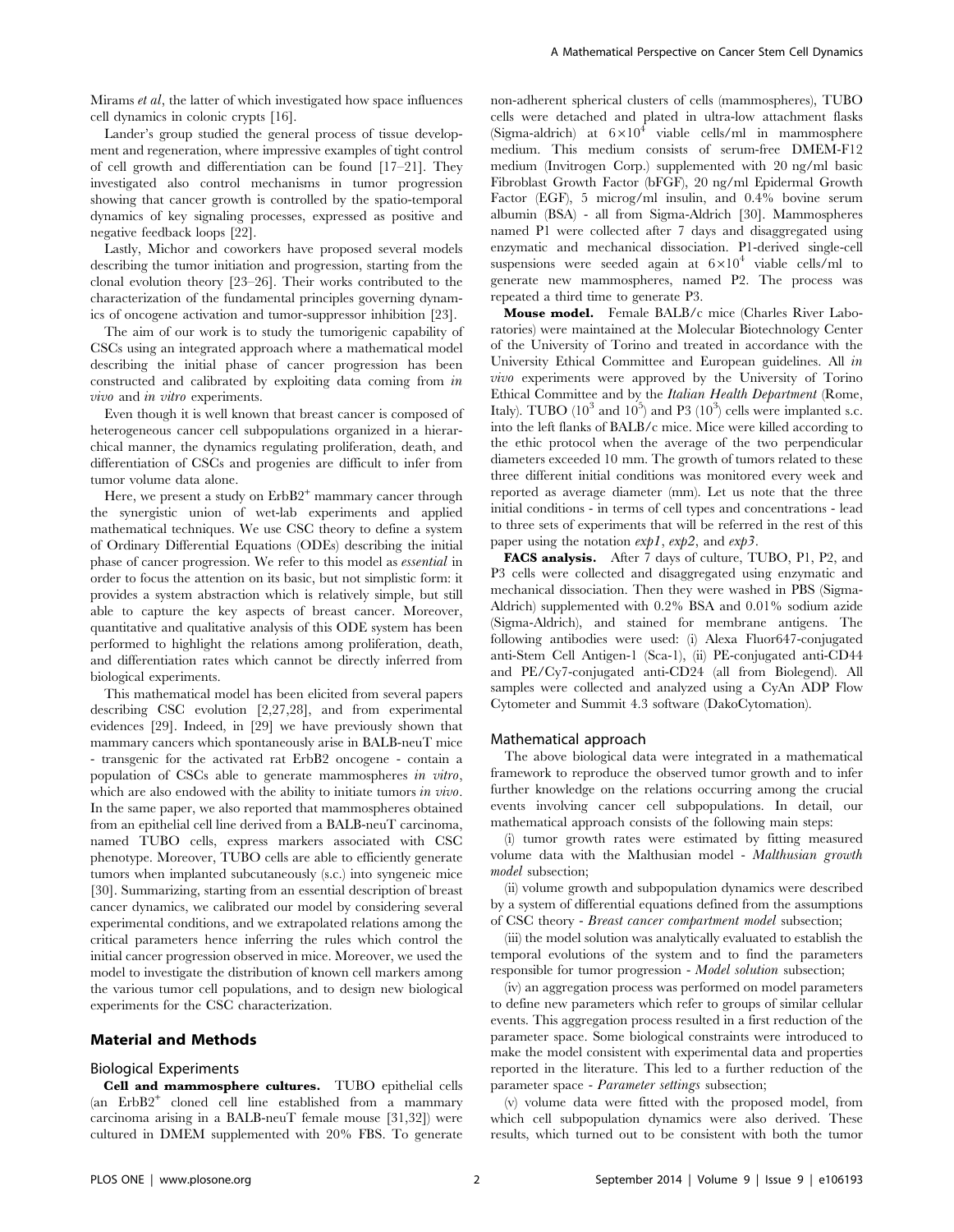growth data and the imposed properties, where then used as a starting point for further analyses on model parameters. Specifically, some hidden relationships among cellular events were discovered, so that the role of CSCs in cancer progression was better characterized - Data fitting subsection.

Technical details about each of these steps are reported in the following sections and in Supplementary Material.

Malthusian growth model. Tumor growth can be conveniently described by means of the Malthusian model [33] assuming that there are no nutrient transport limitations and that space constraints are not significant. The Malthusian growth model, also called the power-law model, describes an exponential growth based on a constant rate  $\beta_i$  through the equation:

$$
V'(t) = \beta_i V(t),\tag{1}
$$

where  $i = exp1$ ,  $exp2$ , and  $exp3$ ; see the *Mice model* subsection. Note that this assumption is reasonable since the hypothesis that cancer volume  $V(t)$  increases with a constant cellular growth rate is mostly acceptable during its initial progression phase.

Breast cancer compartment model. Even though the Malthusian growth model gives a good representation of the overall tumor growth, it is not able to directly capture relationships among different cancer cell subpopulations. Thus, to point out which are the key factors in tumor progression, we represented cell subpopulation dynamics using the following system of linear ODEs:

$$
\frac{dN_{CSC}}{dt} = P_{sy}\omega_{CSC}N_{CSC} + \gamma_{PC}N_{PC_1} - \eta_1N_{CSC} - \delta_1N_{CSC}
$$

$$
\frac{dN_{PC_1}}{dt} = (1 - P_{sy})\omega_{CSC}N_{CSC} - \omega_{PC}N_{PC_1} - \gamma_{PC}N_{PC_1} + \eta_1 N_{CSC} - \eta_2 N_{PC_1} - \delta_2 N_{PC_1}
$$

$$
\frac{dN_{PC_2}}{dt} = 2\omega_{PC}N_{PC_1} + \eta_2N_{PC_1} - \eta_3N_{PC_2} - \delta_2N_{PC_2}
$$

$$
\frac{dN_{TC}}{dt} = \eta_3 N_{PC_2} - \delta_3 N_{TC},\tag{2}
$$

where  $N_{CSC}$ ,  $N_{PC_1}$ ,  $N_{PC_2}$ ,  $N_{TC}$  are the numbers of CSCs, PCs<sub>1</sub>, PCs<sub>2</sub>, TCs, respectively.

This system was designed taking inspiration from the model reported in the work [27] and then integrated with knowledge about cancer dynamics derived from several papers, among which [2,8,34]. Our model takes into account the self-renewing ability of CSCs that can be symmetrical  $(P_{sy}\omega_{CSC})$  or asymmetrical  $((1-P<sub>sy</sub>)\omega_{CSC})$ . Moreover, a progression of CSCs - called CSC commitment  $(\eta_1)$  - can occur in terms of differentiation when a CSC gives rise to a multi-potent PC. Equations in (2) model two layers of PC subpopulations:  $PCs<sub>1</sub>$  and  $PCs<sub>2</sub>$ . The first one is characterized by proliferation and differentiation capabilities that are both involved into the progression of  $PCs_2$  which develop into non-proliferative Terminally differentiated Cells (TCs). We considered also the de-differentiation  $(\gamma_{PC})$  of PCs<sub>1</sub> into CSCs, as described in [35] and mathematically characterized in [36]. Lastly, cancer stem, progenitors and differentiated cells are affected by a death rate  $(\delta)$  specific for each cell type.

The system of ODEs represented by Equations (2), augmented with the following set of initial conditions

$$
N_{CSC}(0) = N_{CSC}^{0}, \quad N_{PC}(0) = N_{PC}^{0}, \quad N_{TC}(0) = N_{TC}^{0}, \quad (3)
$$

constitutes a Cauchy problem which describes the temporal evolution of breast cancer, with a focus on its different cell subpopulations.

**Model solution.** It is well known that a Cauchy problem of the type represented by Equations (2) and (3) can be analytically solved to obtain the size of each cell subpopulation at any time point [37]. Specifically, the model solution is derived from the model eigensystem which determines the temporal evolution of the system and its stability as well [37]. In particular, among all these eigenvalues, there is one called growth constant  $(\lambda_s = \lambda_4)$  which defines the system growth rate; its corresponding eigenvector  $(W_s)$ defines the system growth direction.

To explore model (2) from different perspectives, we have performed a set of qualitative and quantitative analyses. Results coming from these two analyses are complementary, and contribute to obtain a global and complete understanding of the model. More details on the model solution and on how the model eigensystem controls the system behavior are provided in Equations (s.3) of Supplementary Material.

Parameter settings. Parameter aggregation. The model described by system (2) comprises four independent variables, i.e. one for each cell subpopulation, and ten parameters defining cell dynamics. More precisely, each parameter describes a specific cellular event (proliferation, differentiation,…) and it is independent of the others. This high specificity provides a complete description of the subpopulation dynamics, but it requires a high number of parameters difficult to estimate. To cope with this, we have defined a new set of aggregated parameters grouping the original kinetic parameters as follows:

(i) 
$$
a = -\eta_1 + P_{sy}\omega_{CSC} - \delta_1
$$
  
\n(ii)  $b = \eta_1 + (1 - P_{sy})\omega_{CSC}$   
\n(iii)  $c = \delta_2 + \eta_2 + \gamma_{PC} + \omega_{PC}$   
\n(iv)  $d = \eta_2 + 2\omega_{PC}$   
\n(v)  $e = \delta_2 + \eta_3$ .

This aggregating process provided new parameters describing the flow of each cell subpopulations in the model. The meaning of these new parameters can be explained by the following biological interpretation: (i) a expresses CSC variation, neglecting the dedifferentiation term  $\gamma_{PC}$ ; (ii) b describes the increasing rate of PCs<sub>1</sub>; (iii)  $c$  represents the PC<sub>1</sub> decreasing rate; (iv)  $d$  is the increasing rate of  $PCs_2$ ; and (v) e is the decreasing rate of  $PCs_2$ . Let us note that this aggregation has been a crucial step of the analysis process for several reasons. It decreased the complexity of the ODE system reducing the dimension of the parameter space, and it made equations easier to manage. Using the aggregate parameters (4) in system (2), we decrease the number of parameters that must be inferred from experimental data, being a, b, c, d, e,  $\gamma_{PC}$ ,  $\eta_3$ , and  $\delta_3$ the only ones that had to be estimated. Moreover, from equations (4), it is clear that all aggregate parameters are positive except a, whose sign depends on the balance among CSC symmetrical proliferation, differentiation, and death rate.

Parameter space is restricted by biological constraints. To make the model behavior consistent with the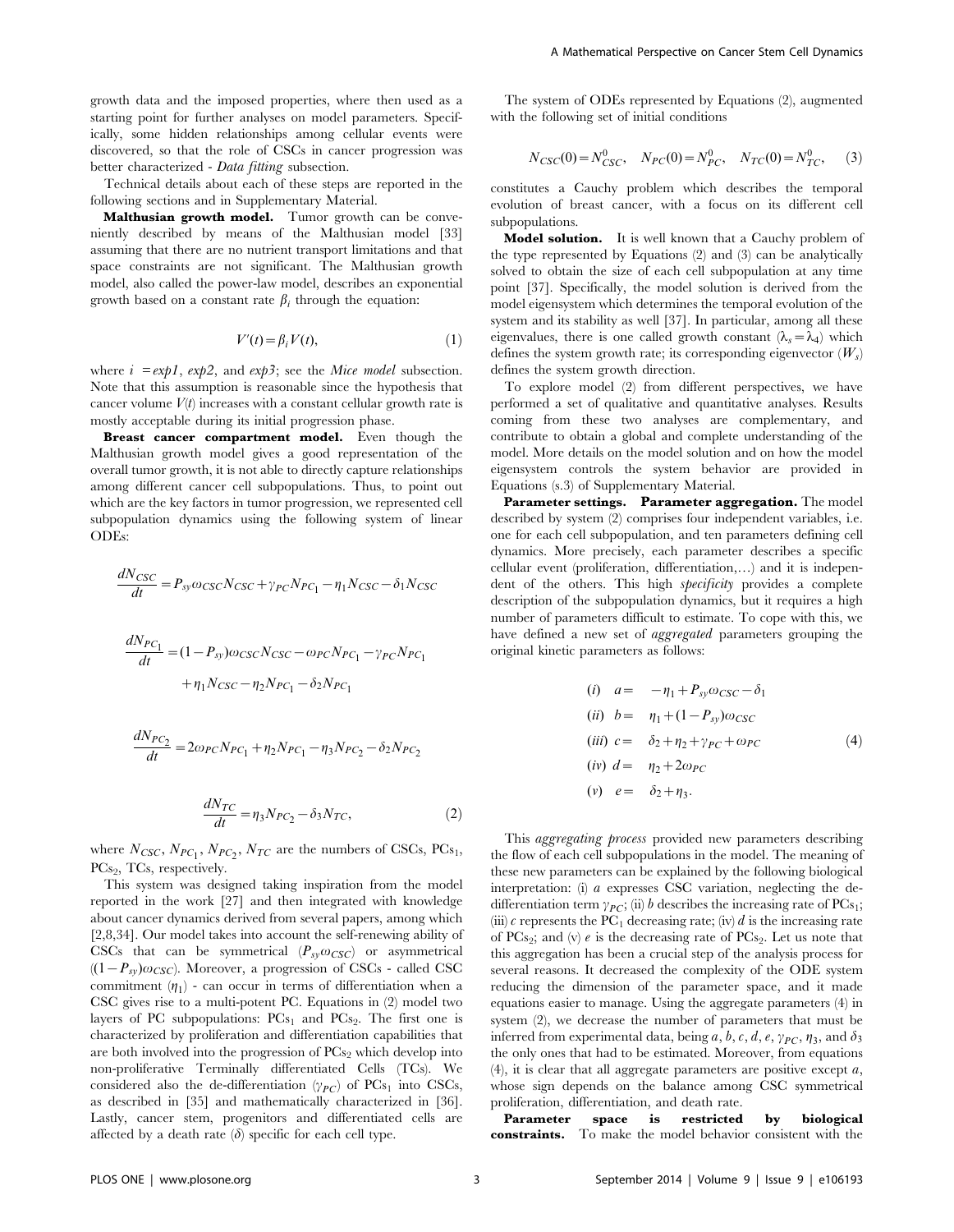

Figure 1. Tumors growth data and stem cell markers expression. Panel (a): tumor onset ability of  $10^5$  TUBO cells (violet points),  $10^3$  TUBO cells (orange points) and 10<sup>3</sup> P3-derived cells (blue), injected in mice. Panel (b): Sca-1<sup>+</sup> and CD44+/CD24<sup>-</sup> histograms reporting the mean  $\pm$  SEM of positive cells, from six independent experiments.  $\sp{\ast}p$ <0.1,  $\sp{\ast}\sp{\ast}p$ <0.05, Wilcoxon test. doi:10.1371/journal.pone.0106193.g001

biological phenomenon under investigation, we imposed a set of constraints on the parameter values. Part of them are related to biological knowledge on breast cancer growth, while others derive from our experimental data. From the evaluation of tumor growth in BALB/c mice we used the Malthusian model as a first approximation of cancer progression which allowed to estimate the experimental growth rates  $\beta_i$  (with  $i = exp1, exp2, exp3$ ) from the available data. Then, the growth rate  $\lambda_s$  in the linear ODE system was set equal to  $\beta_i$ . The progenitor and terminal subpopulations represent the majority of cancer cells [28]; however, the proportion of all subpopulations should be determined by the type and number of cells injected in the mice. From our experiments we deduced that P3 cells are more enriched in CSCs than TUBO cells. In particular, the analysis of Sca-1<sup>+</sup> and CD44<sup>+</sup>/CD24<sup>-</sup> cells revealed the CSC amount in each mammospheres passages.

During the ''exponential growth phase'' the ratios between the subpopulation sizes and total cell number  $(N_{TOT})$  are functions of time which became practically constant as the time parameter grows large [38–40]. Therefore, we imposed the following conditions on the cell subpopulation fractions:

$$
\frac{N_{CSC}}{N_{TOT}} = k_{CSC}^{[i]}, \frac{N_{PC}}{N_{TOT}} = k_{PC}^{[i]}, \frac{N_{TC}}{N_{TOT}} = k_{TC}^{[i]} = 1 - (k_{CSC}^{[i]} + k_{PC}^{[i]}), (5)
$$

where  $i = exp1, exp2, exp3$  to reproduce each type of cell injection. Note that, knowing the analytic solution of model (2), above conditions (5) can be easily expressed using system eigenvectors, as reported in Supplementary Material - Equations (s.7).

At last, Tang [2] describes the de-differentiation as a rare event since it occurs only under particular conditions, the variation interval of  $\gamma_{PC}$  - defined in the data fitting process - was chosen smaller than those of the other parameters.

To conclude, taking into consideration all previous constraints, the number of free parameters was reduced and the parameter space was downsized since  $a, d, \delta_3$  and  $\eta_3$  were directly inferred from experimental data, while  $b, c, e$  and  $\gamma_{PC}$  had to be computed considering all their possible positive values.

**Data fitting.** System (2) describes how the total number of breast cancer cells - and the corresponding tumor volume - change during time. Assuming that each spherical shaped cell gives the same contribution to the spherical tumor, we stated that a tumor grows proportionally to the total number  $N_{TOT}$  of cells. Numerically, we had  $V(mm^3) = k_1 \times 4.18 \times 10^{-6} \times N_{TOT}(t)$ , where  $k_1$  is a volume-growth constant, which accounts for the percentage of quiescent/dead cells in tumor, i.e. a new parameter.

The parameter space was explored using the standard Minimum Least Square (MLS) technique to produce the best fit of breast cancer data. This method searches the parameter combination that minimizes the sum of squared residuals. Note that the MLS algorithm searches the optimal solution, within the parameters space, starting from a set of fixed values  $p^0 = [k_1^0, b^0, c^0, e^0, \gamma_{PC}^0]$ . To find the best data fitting, we run the MLS method several times, using different initial parameter choices. These starting values were defined through the latin hypercube sampling technique [41] using the following distributions: (i)  $\gamma_{PC}^0 \sim$  Unif (0,0.1); (ii)  $\{b^0, c^0, e^0\} \sim$  Unif (0, 5). The variation intervals were chosen in accordance with the literature and the range of  $\gamma_{PC}$  was set smaller than that of other parameters as mentioned before. Finally, let us point out that there are several types of distributions that can be used as probability density functions to define the starting points of the method. This choice should depend on a priori information but, when no data are available, the natural assumption is the uniform distribution.

#### Results

#### Cancer growth model

The *in vitro* experiments generated three passages of mammospheres enriched in CSCs starting from a single cell suspension of TUBO cells. In detail, floating spherical mammospheres developed (P1) after a 2 day culture and became symmetrically encapsulated after 7 days to form golf ball-like structures that afterward got to be hollow inside around the third week and did not grow or expand further. These P1 mammospheres were dissociated after a culture of 7 days and propagated in secondary (P2) and tertiary (P3) sphere passages. Clones generated from TUBO, P1, P2 and P3 cells were counted in order to weigh up the in vitro self-renewal potential of mammospheres. To determine the tumorigenic potential of mammospheres with respect to TUBO cells, we selected three initial cell concentrations:  $10^5$ TUBO,  $10^3$  TUBO,  $10^3$  P3 cells, and we implanted them s.c. in syngeneic BALB/c mice. Injection of  $10^3$  P3-derived cells gave rise to fast growing tumors in all mice, whereas a similar challenge of 103 TUBO cells gave rise to tumors in 4 out of 6 mice, but only two tumors reached a 10 mm average diameter in the following 100 days. In detail, the percentage of tumor takes in mice injected with  $10^5$  TUBO or  $10^3$  P3-derived cells was  $100\%$ , while this value decreased to  $67\%$  in mice injected with  $10^3$  TUBO cells. Let us note that for further analysis we considered only those mice in which cancer grew exponentially, see Table S1. The higher propensity to form breast cancer in  $60$  days of  $10<sup>5</sup>$  TUBO cells and  $10^3$  P3 with respect to  $10^3$  TUBO cells can be appreciated in Figure 1 (panel a).

The Malthusian model (1) was fit to measured cancer growth data to determine the bulk growth parameters  $(\beta_i)$  for each cancer scenario - i.e.  $10^3$ ,  $10^5$  TUBO cells, and  $10^3$  P3-derived cells.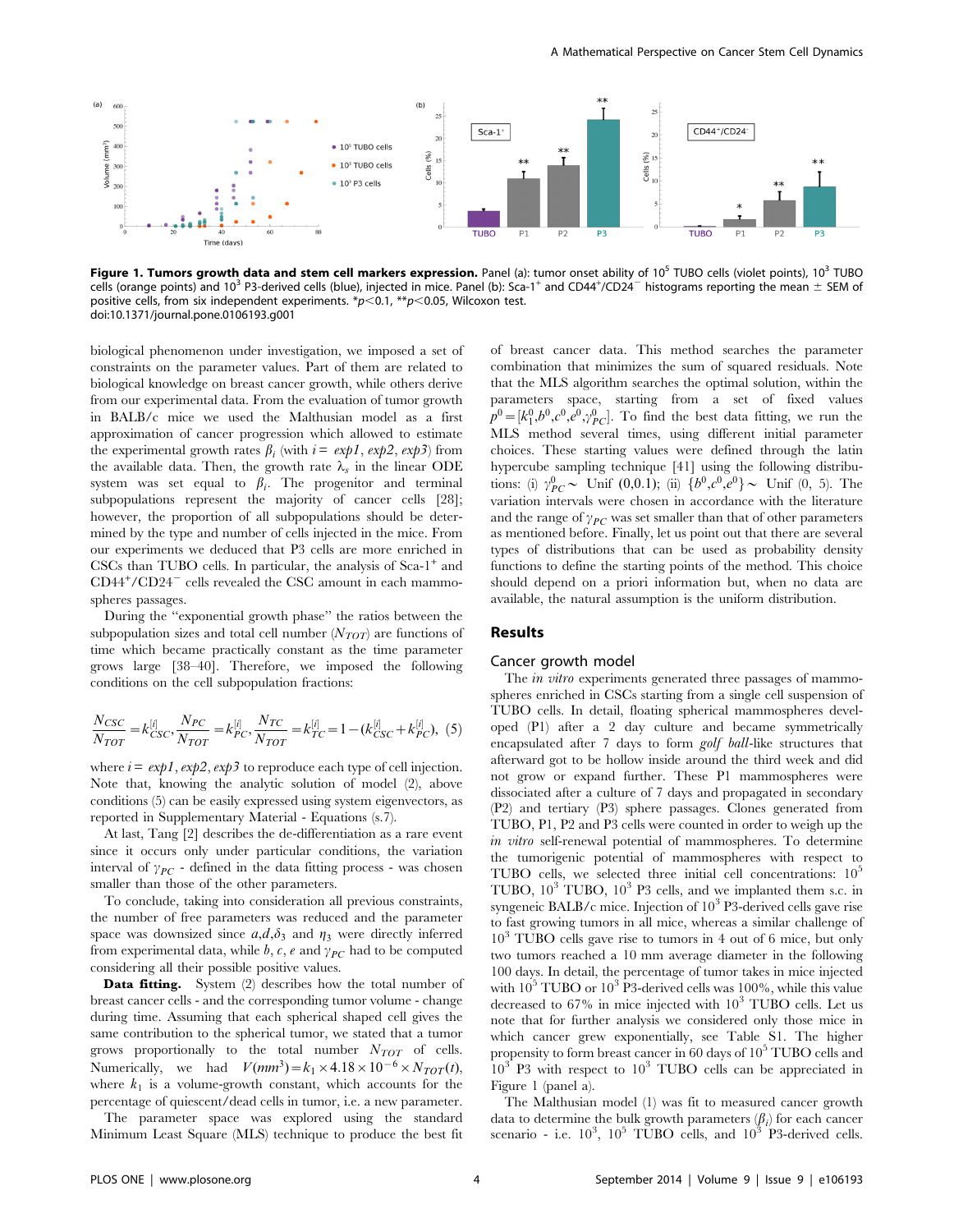|                                                                                                                                                            | Exp.                    | ř      | v      | ٥     |      | Φ    | <sup>γ</sup> P€                                                                           | $\eta_3$                                                                                                                                                             | o      | $\delta_3$        | ٢Ō            | ٩ò    |
|------------------------------------------------------------------------------------------------------------------------------------------------------------|-------------------------|--------|--------|-------|------|------|-------------------------------------------------------------------------------------------|----------------------------------------------------------------------------------------------------------------------------------------------------------------------|--------|-------------------|---------------|-------|
| $Sca-1$ <sup>+</sup>                                                                                                                                       | 10 <sup>5</sup> TUBO    | 0.9318 | 14.53  | $-96$ | 2.24 | 5.14 | 0.81                                                                                      | 4.33                                                                                                                                                                 | 25.48  | 0.81              | $-0.62$ 0.088 |       |
|                                                                                                                                                            | $103$ TUBO              | 0.7038 | 367.65 | 0.83  | 1.24 | 4.41 | 0.67                                                                                      | 3.69                                                                                                                                                                 | 30.71  | 0.72              | $-0.36$       | 0.088 |
|                                                                                                                                                            | $10^{3}$ P3             | 0.7164 | 657.02 | 0.61  | 2.17 | 0.51 | 0.02                                                                                      | 0.39                                                                                                                                                                 | 95     | $\overline{0.11}$ | 0.09          | 0.095 |
| $CD44$ <sup>+</sup> /CD24                                                                                                                                  | 10 <sup>5</sup> TUBO    | 0.9318 | 1.67   | 4.37  | 2.68 | 3.34 | 0.40                                                                                      | 2.73                                                                                                                                                                 | 423.28 | 0.60              | $-0.57$       | 0.082 |
|                                                                                                                                                            | $103$ TUBO              | 0.7038 | 141.59 | 3.20  | 2.08 | 2.67 | 0.08                                                                                      | 2.20                                                                                                                                                                 | 362.12 | 0.48              | $-0.05$       | 0.073 |
|                                                                                                                                                            | $10^{3}$ P <sub>3</sub> | 0.7164 | 647.77 | 0.39  | 0.99 | 0.93 | 0.04                                                                                      | 0.88                                                                                                                                                                 | 3.90   | 0.05              | 0.08          | 0.095 |
| Parameter values which minimize the least square error, i.e. the sum of the<br>value of the reproduction rate (R.) of CSCs in each best fit. As defined by |                         |        |        |       |      |      | Eq. (6) this parameter has to be positive in order to observe a tumor exponential growth. | squares residuals, are reported. Each row corresponds to a specific initial condition and cells proportions experiment. Column R <sub>0</sub> specifies which is the |        |                   |               |       |

value of the reproduction rate (R0) of CSCs in each best fit. As defined by Eq. (6), this parameter has to be positive in order to observe a tumor exponential growth. value of the reproduction rate (K<sub>o</sub>) of<br>doi:10.1371/journal.pone.0106193.t001 doi:10.1371/journal.pone.0106193.t001

A Mathematical Perspective on Cancer Stem Cell Dynamics

Moreover, these numerical growth rate estimations confirmed the experimental evidence that P3 cells have a larger tumorigenic potential than any concentration of TUBO cells, when injected in mice. Indeed, in  $10^3$  TUBO scenario  $\beta_i$  is equal to 0.06, in  $10^5$ TUBO scenario  $\beta_i$  is equal to 0.07, and in 10<sup>3</sup> P3 scenario  $\beta_i$  is equal to 0.09. The model curve-fit provided by the Malthusian model is reported in Figure S1. As we already observed, even though this model accurately describes cancer growth in terms of volume expansion, it does not characterize the relations among cancer cell subpopulations.

We inferred CSC, PC and TC behaviors by means of the essential model (2) that includes the cell subpopulation distributions in tumor mass starting from the assumptions of CSC theory. Then, we tuned the aggregated parameters using the biological constrains, described in Material and Methods, combined with the experimental values of breast cancer volumes and the proportion of CSCs derived from the percentage of Sca-1<sup>+</sup> and CD44<sup>+</sup>/  $CD24$ <sup> $-$ </sup> cells. A FACS analysis of stem cell markers showed that Sca-1 [30] is barely expressed on TUBO cells while its expression progressively increases from P1 to P3-derived cells. The CSC enrichment in mammosphere passages was further confirmed by the progressive increase of CD44+/CD24<sup>-</sup> cells observed from TUBO to P3 mammospheres, as reported in Figure 1 (panel b).

For each initial condition, we performed a number of MLS runs greater than 10 and, among the results provided by these runs, we selected the best-fit which minimizes the sum of squared residuals. Notice that different initial conditions were determined by the type and number of cell injected  $(exp_1, exp_2, exp_3)$  and by the stem marker used to quantify CSC proportion (Sca-1<sup>+</sup> or CD44<sup>+</sup>/  $CD24^-$ ). The best-fit parameters estimated for each of these initial conditions are reported in Table 1, while Figure 2 shows obtained fits. The same volume-data (i.e. those of Figure 1, panel A) were fitted by the model when either Sca-1<sup>+</sup> or  $CD44^+/CD24^$ proportions were assumed to infer CSC percentage within the tumor mass. More precisely, the volume-data arising from the same cell injection ( $exp_1$ ,  $exp_2$ ,  $exp_3$ ) were used twice: one for each marker considered. Specifically, in Figure 2, panels a, b, c show the model curve-fitting for each initial cell concentration, considering cell subpopulation proportions extrapolated from Sca-1<sup>+</sup> data; while panels d, e, f show the model fitting when cell proportions are obtained considering CD44+/CD24<sup>-</sup> cells. As reported by Figure 2, the different fitting curves were equivalent in terms of the produced error. However, subpopulation dynamics changed when different proportions were assumed as shown by Figure S2 for the injection of  $10^3$  TUBO cells.

## How CSCs (mathematically) affect the tumor growth

Temporal evolutions predicted by the essential model were analytically determined studying its eigensystem. Specifically, in Material and Methods and Supplementary Material we pointed out how the growth constant  $(\lambda_s)$  and its correspondent eigenvector  $(W<sub>s</sub>)$  can be used to determine the system growth rate and direction. Explicit expressions of eigenvectors, as well as a discussion on their signs (see Figure S3), are reported in Supplementary Material. Summarizing, from this study we found that the stability of system (2) is controlled by the eigenvector  $\lambda_s = \lambda_4$ .

To biologically characterize this result, we have defined the reproduction rate  $R_0$  of CSCs as their variation rate due to *intra*-CSC mechanisms plus the rate of  $PCs<sub>1</sub>$  which undergo dedifferentiation, namely  $R_0 = a + \frac{b}{c} \gamma_{PC}$ . Therefore, the equilibrium conditions can be expressed as:

Table 1. Best-fit parameters.

Table 1. Best-fit parameters.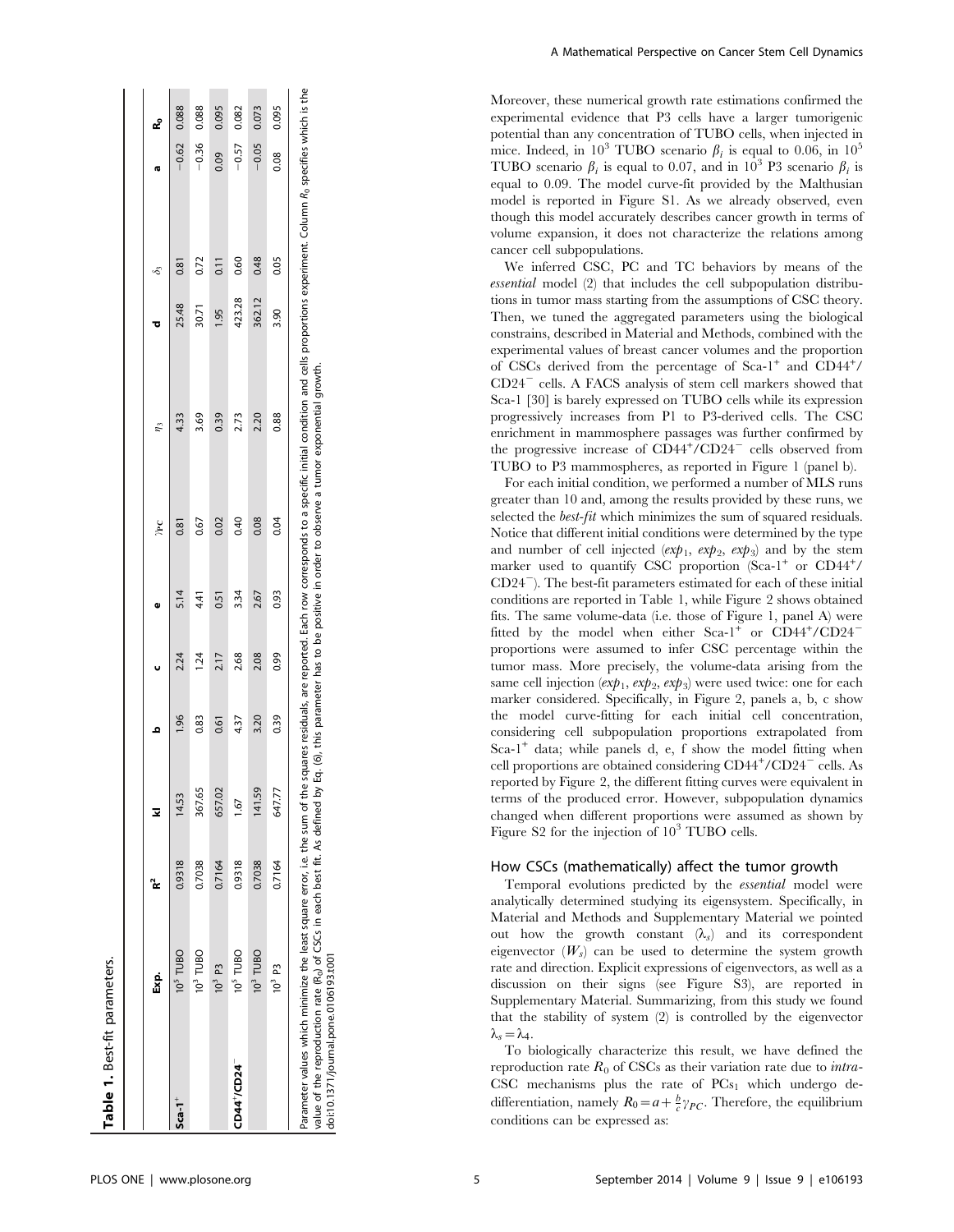

Figure 2. The breast cancer compartment model fittings. Each panel reports a comparison between experimental volumes (points) and the best model-fits (lines), considering a specific cell injection (10<sup>5</sup> TUBO, 10<sup>3</sup> TUBO or 10<sup>3</sup> P3) and a fixed CSC concentration (given by Sca-1<sup>+</sup> or CD44<sup>+</sup>/ CD24<sup>-</sup> cells). In detail: panels (a), (b), (c) use Sca-1<sup>+</sup> proportions and correspond to 10<sup>5</sup> TUBO, 10<sup>3</sup> TUBO and 10<sup>3</sup> P3 cells injections, respectively. On the other hand, in panels (d), (e), (f) are reported results obtained from 10<sup>5</sup> TUBO, 10<sup>3</sup> TUBO and 10<sup>3</sup> P3 cells injections, using cells proportions defined by CD44<sup>+</sup>/CD24<sup>-</sup> cells. For each plot, model parameters are those reported in Table 1. doi:10.1371/journal.pone.0106193.g002

$$
\lambda_4 \quad \text{is} \quad\n\begin{cases}\n(i) \text{ negative} - \text{tumor extinction} & \text{if } R_0 < 0, \\
(ii) \text{ null} - \text{tumor stability} & \text{if } R_0 = 0, \\
(iii) \text{ positive} - \text{tumor growth} & \text{if } R_0 < 0,\n\end{cases}\n\tag{6}
$$

similarly to epidemiological studies [42]. Notice that this result is in line with the current knowledge on the kinetic of CSC-based models which point out the role of CSC and  $PC<sub>1</sub>$  as tumor driving force [9,12,43], considering also cell migration as reported in [44,45]. Indeed, Equations (6) emphasize how three possible tumor-scenarios depend only on CSC reproduction rate, thus remarking the central role of these cells in tumor progression. In particular: if (i) is satisfied, the system moves toward extinction (asymptotic stability), i.e. there is no tumor establishment; when condition (ii) occurs, the model reaches a steady state, i.e. tumor grows until it stabilizes to a plateau (cell homeostasis); while when (iii) is met, the system grows exponentially, i.e. there is an unbounded tumor growth. Let us note that the trivial steady state (i.e. cell homeostasis) is very sensitive to small changes in combined CSC and PC<sub>1</sub> variation rates, since it occurs only when  $R_0 = 0$ . On the other hand, cell exponential growth  $(R_0>0)$  and tumor extinction  $(R_0<0)$  are more robust with respect to such variations. Therefore, despite this *structural instability* typical of linear systems, we opted for a linear model able to well reproduce the tumor exponential growth observed in mice. Indeed, at this stage

of our study, we were interested in describing breast cancer growth during its initial exponential phase.

Lastly, being  $\lambda_4$  defined in terms of the disaggregated parameters (see Equation (s.5)) it is possible to derive a new set of inequalities related to those of Equations (6). Note that CSC symmetrical proliferation probability  $(P_{s<sub>y</sub>})$  expresses the variability in CSC division regulating the system stochasticity; indeed, different system behaviors can arise varying  $P_{sy}$ . To quantify the threshold associated with these behaviors, we solved the inequalities (6) with respect to  $P_{sv}$  and we grouped all other terms in the new variable  $\alpha^*$ . Specifically, solving systems (4) and (6) we obtained the following set of relations:

$$
\lambda_4 \quad \text{is} \quad \begin{cases}\n(i) \text{ negative if} & P_{sy} < \alpha^*, \\
(ii) \text{ null if} & P_{sy} = \alpha^*, \\
(iii) \text{ positive if} & P_{sy} > \alpha^*,\n\end{cases}\n\tag{7}
$$

which agree with the well-known central role of CSC symmetrical proliferation in cancer evolution [11]. The threshold  $\alpha^*$ , whose complete expression is

$$
\alpha^* = \frac{(\delta_1 + \eta_1)(\delta_2 + \eta_2 + \omega_{PC}) + \gamma_{PC}(\delta_1 - \omega_{CSC})}{\omega_{CSC}(\delta_2 + \eta_2 + \omega_{PC})},
$$
(8)

represents a critical value which discriminates among possible tumor evolutionary-scenarios, as shown in Figure 3.  $\alpha^*$  involves



**Figure 3. Three possible tumor scenarios.** Each panel shows a possible system behavior: (a)  $P_{sy} < \alpha^*$ , corresponding to extinction; (b)  $P_{sy} = \alpha^*$ , population move towards steady state; (c)  $P_{sy} > \alpha^*$ , population grow exponentially. doi:10.1371/journal.pone.0106193.g003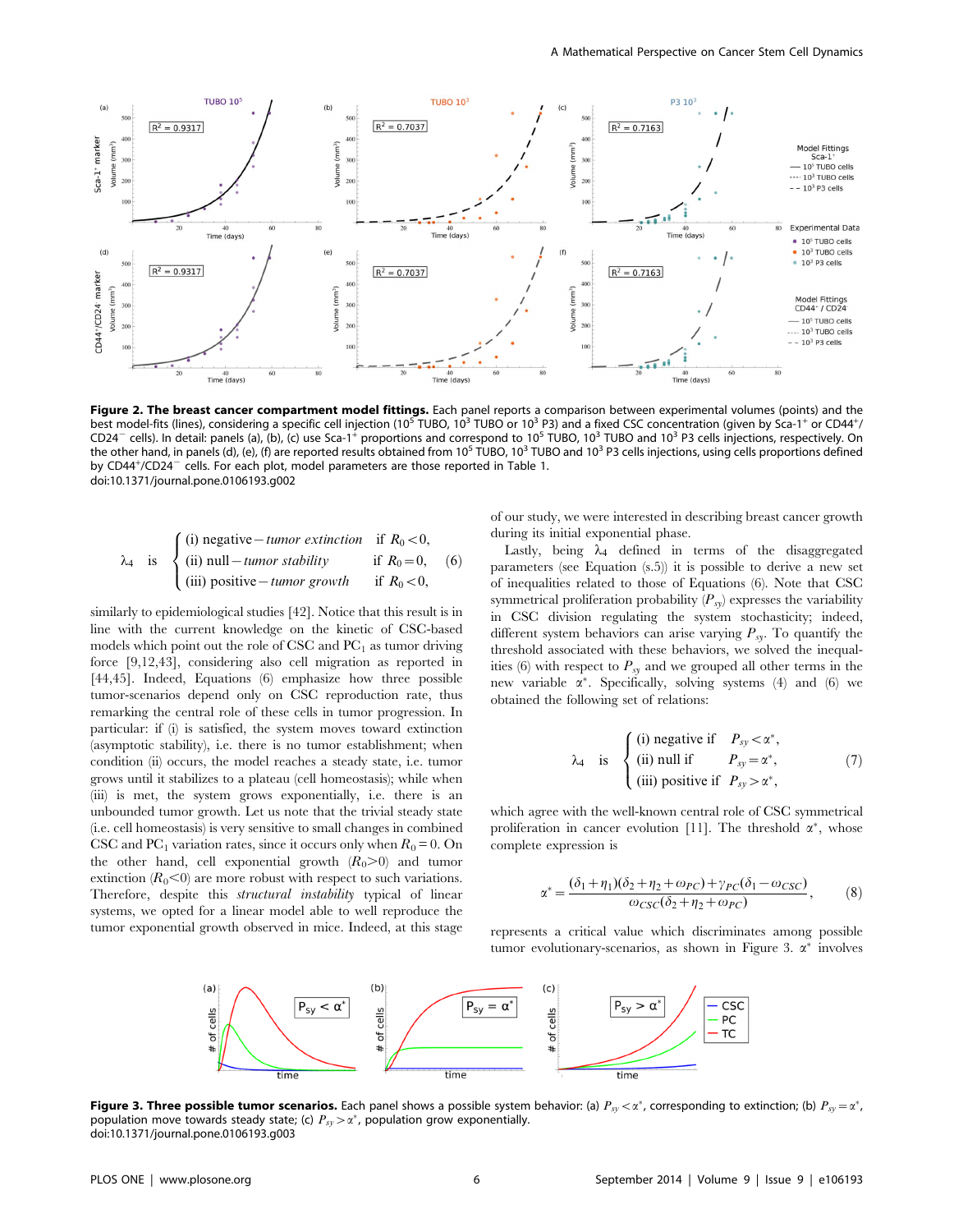

Figure 4. Linear dependencies among parameters. The CSC proliferation rate,  $\omega_{CSC}$ , and the CSC death rate,  $\delta_1$ , have a mutual linear dependence. Specifically, during initial steps of tumor progression, CSC proliferation is faster than CSC death. Panels (a), (d) show this relationship in the Sca-1<sup>+</sup> and CD44<sup>+</sup>/CD24<sup>-</sup> cells scenarios respectively. Other linear dependencies exist among parameters, in both scenarios. Panel (b): the PC<sub>1</sub> decreasing rate, c, is linearly proportional to the PC<sub>1</sub> increasing rate, b. Panel (c): linear dependence of the PC<sub>2</sub> increasing rate, e, with respect to their decreasing rate, d. Panel (e): liner relationship between the CSC global variation rate, a, and the PC<sub>1</sub> increasing rate, b. Panel (f): how the PC<sub>1</sub> decreasing rate,  $c$ , is affected by their de-differentiation rate,  $\gamma$ . Notice that these linear relationships are valid in all the three injection scenarios. Indeed, parameters show the same qualitative behavior in each panel, independently of their initial conditions. doi:10.1371/journal.pone.0106193.g004

many parameters, suggesting that tumor evolution can be influenced acting on many of these parameters, i.e., on many of their corresponding cellular events.

#### Discovering relationships among parameters

To extrapolate the relations among original model parameters, the computed best fit-values (Table 1) were assigned to aggregated parameters in system (4). Then, from this set of explicit equations, some dependencies among the original parameters were deduced. More precisely, Figure 4 (panel a) shows how the CSC proliferation rate ( $\omega_{CSC}$ ) changes with respect to the CSC death rate ( $\delta_1$ ). We also observed a linear relationship among the following parameters: CSC differentiation  $(\eta_1)$ , CSC death  $(\delta_1)$ , and CSC symmetrical proliferation probability  $(P_{sy})$ , see Figure S4. We may thus assume that there is a trade-off between the transformation/ death of CSCs and their proliferation.

We were also interested in discovering hidden relationships among the aggregated parameters. Therefore, a regression analysis was performed on all tuples of values generated by the MLS algorithm and reported in Tables S2–S7 (more details are also provided in Text S1). This analysis emphasized the linear correlations between  $b-c$  and  $e-d$ , shown in Figure 4 (panels b, c). For both correlations, the fitted linear regression models reporting all parameter values are shown in Figure S5. It is possible to observe that the decreasing rate of  $PC_1$  (c) is proportional to the  $PC_1$  increasing rate (b) and a similar behavior exists also between the decreasing  $(e)$  and increasing  $(d)$  rates of

 $PCs_2$ . Let us note that, when we considered Sca-1<sup>+</sup> cells obtained by *in vitro* experiments to compute CSC proportions, all these correlations resulted independent of the three experimental scenarios. On the other hand, when  $CD44^+ / CD24^-$  cells were used, these relations were extrapolated only for  $10^3$  P3 experiments. Lastly, linear correlations  $b-a$  and  $c-\gamma$  were derived in all three experimental scenarios considering CD44+/CD24<sup>-</sup> proportions, see Figure 4 (panels e, f). It is interesting to notice that the increasing rate of  $PC_1$  (b) is correlated with respect to CSC variation  $(a)$ , as well as the PC<sub>1</sub> decreasing rate  $(c)$  is correlated with de-differentiation rate  $(\gamma_{PC})$  of PCs<sub>1</sub>. The fitted linear regression models with all estimated parameter values are reported in Figure S6.

#### **Discussion**

In this paper we provided an example of how a mathematical model can help to understand a biological phenomenon and to address biological hypotheses. We explored the initial phase of ErbB2<sup>+</sup> mammary cancer progression in mice focusing on two aspects. First, we investigated the tumorigenic power of the TUBO cell line and of successive mammosphere passages characterizing mechanisms at the basis of tumor progression. Secondly, we performed an accurate analysis on the dependencies among parameters to identify which is the parameter(s) critical to determine an exponential cancer growth. As a consequence, we

|  |  |  | Table 2. Linear parameter dependencies. |  |  |
|--|--|--|-----------------------------------------|--|--|
|--|--|--|-----------------------------------------|--|--|

|                           | <b>Linear dependencies</b>                                                    |
|---------------------------|-------------------------------------------------------------------------------|
| Sca-1 <sup>+</sup> cells  | $b-c$ (PC <sub>1</sub> ) <sup>*</sup> ; $e-d$ (PC <sub>2</sub> ) <sup>*</sup> |
| $CO44^{+}/CD24^{-}$ cells | $b-a; c-\gamma$ (CSC) <sup>*</sup>                                            |
|                           |                                                                               |

Recapitulation of some hidden relationships among parameters have been extracted using data collected in the fitting process through regression analysis. doi:10.1371/journal.pone.0106193.t002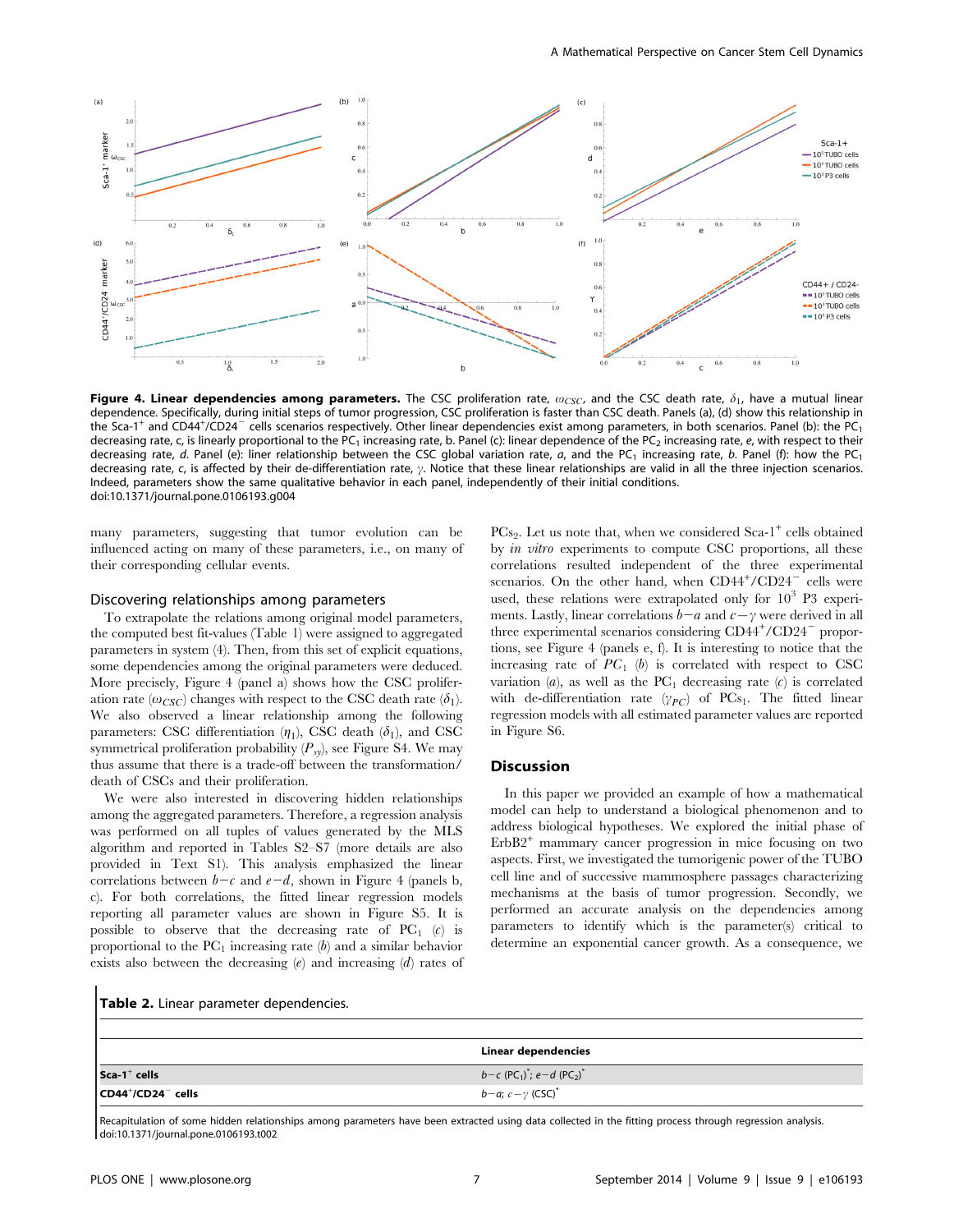

Figure 5. Comparison among markers expression. Sca-1<sup>+</sup>, CD44<sup>+</sup>/CD24<sup>-</sup> and percentage of Sca-1<sup>+</sup> positive that are CD44<sup>+</sup>/CD24<sup>-</sup> histograms reporting the mean  $\pm$  SEM of positive cells, from six independent experiments. doi:10.1371/journal.pone.0106193.g005

were able to detect key points in tumor progression that, if altered, can change cancer evolution.

We presented an essential model describing the initial phase of breast cancer growth and which gave us the opportunity to reproduce growth volume data obtained from *in vivo* experiments. Among these in vivo experiments we selected those corresponding to mice in which the mammary cancer grew exponentially, and we were able to produce a good fit for each initial condition. However, we want to emphasize that our mathematical model can mimic different cancer dynamics. Indeed, the previous analysis of system (2) has revealed how CSCs (mathematically) affect tumor growth since reproduction rate  $R_0$  gives rise to distinct tumor scenarios: exponential cancer growth and tumor extinction. Cell homeostasis will be guaranteed by introducing a feedback mechanism which can maintain a stable equilibrium within tumor cell subpopulations. These scenarios can be investigated in order to identify which are the cellular events that can be perturbed in vitro by treatments designed to influence cancer growth. For this purpose, using our model it is possible to investigate at a population level a fine-tuning of model parameters which leads cancer into an extinction condition. An encouraging example of how a computational model combined with experimental data can help to verify how the therapy response influences cell population dynamics is reported in a recent paper by Tyson et al. [46]. The authors have showed that erlotinib - an epidermal growth factor receptor inhibitor - is not able to kill tumor cells, but it leads them into a quiescent state or decreases their proliferation rate. Therefore, expressions (6) of possible system behaviors as mathematical equations can give us the possibility to explore both how different drugs work and against which targets, in term of cell events, therapies must be addressed. Note that we further investigated those parameter combinations (best-fit parameters) where CSC reproduction rate  $(R_0)$  is positive, as reported in Table 1.

Previous papers report the crucial role of CSCs to cancer progression [47,48], but a connection among some of CSC features, i.e. strong self-renewal, resistance to apoptosis, differentiation abilities, and cancer progression, has not been established. Our results suggested which of these features mostly determine cancer growth dynamics, namely those responsible for global CSC and PC variation. Moreover, analyzing parameter values obtained from all runs of the MLS algorithm we discovered some interesting linear correlations among CSC differentiation, CSC death, and CSC symmetrical proliferation probability. This is in accordance with what is observed in many solid tumors or mammosphere models, in which both intrinsic and extrinsic mechanisms known to directly affect CSC symmetric division probability and differentiation or apoptotis have been discovered. These mechanisms, which include p53 mutation or depletion in CSCs [49], and the availability of certain host growth factors - such as EGF and growth-factor-rich niches - can skew division modes in favor of symmetric production of CSCs for up to 85% [50]. Correlations among other parameters were also reported emphasizing a balance among all actions that generate or remove cells within the same subpopulation. In particular, when we imposed cell proportions obtained considering  $Sca-1^+$  data, these relations were observed in  $PC<sub>1</sub>$  and  $PC<sub>2</sub>$  subpopulations. Otherwise, using data obtained from  $CD44^+ / CD24^-$  experiments, the trade-off was observed in CSCs. This behavior explains the coexistence of CSCs, PCs, and differentiated cells in the same tumor which, in turn, reflects the cancer heterogeneity that could result from the various differentiation grades of genetically identical cells.

While many markers of CSCs have been described in solid tumors, no specific markers of PCs have been identified yet, and it is probably more accurate to say that a tumor possesses a continuous spectrum of cell types, ranging from CSCs to more differentiated cells [8]. Indeed, the different correlations among parameters that we obtained could be also explained by the fact that, at present time, CSC's markers are specific for the stemness characteristic. Since the identification and characterization of CSC markers is difficult, CSC marker cocktails might be more representative of the cancer stem cell biological properties. From our investigations, different linear correlations among parameters have been discovered when different markers have been considered to infer subpopulation proportions. In detail, as summarized in Table 2, it is interesting to note that dependencies involving PC variations are mainly associated with Sca-1 experiments, while correlations on CSC variations have been found considering  $CD44^+/CD24^-$  cells.

The model could indicate an association of  $Sca-1^+$  phenotype with progenitor cells and a connection of  $CD44^+ / CD24^$ phenotype with CSCs. These suggestions were considered and preliminarily verified analyzing the percentages of Sca-1<sup>+</sup>/ CD44<sup>+</sup>/CD24<sup>-</sup> cells in all mammosphere passages by FACS analysis. Figure 5 reports a comparison among the percentage of Sca-1<sup>+</sup>, CD44<sup>+</sup>/CD24<sup>-</sup>, and Sca-1<sup>+</sup>/CD44<sup>+</sup>/CD24<sup>-</sup> cells, in the mammosphere passages. As expected, the amount of CD44<sup>+</sup>/  $CD24$ <sup>-</sup> cells increases. Furthermore, the number of Sca-1<sup>+</sup> cells is larger than that with CD44+/CD24<sup>-</sup> phenotype. Finally, we found that there is a constant number of  $Sca-1^+$  cells that are also CD44<sup>+</sup>/CD24<sup>-</sup>. These in vitro experiments provided a preliminary evidence that a minimal portion of  $Sca-1^+$  cells is also CD44<sup>+</sup>/CD24<sup>-</sup>, yielding a first indication that Sca-1<sup>+</sup> cells might be a marker of PCs. Further investigations will be required to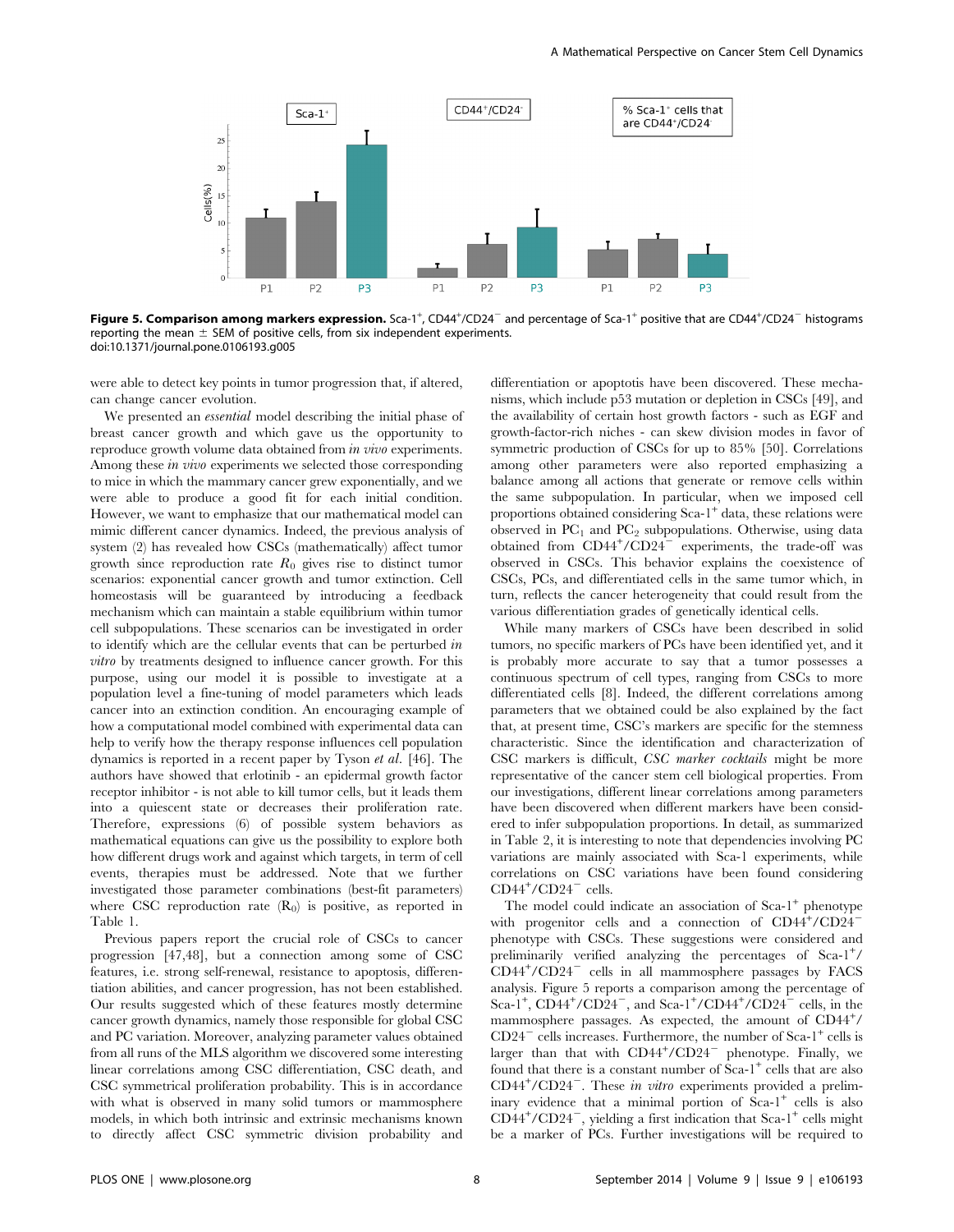understand if CD44<sup>+</sup>/CD24<sup>-</sup> phenotype will be lost in Sca-1<sup>+</sup> cells, as a consequence of the differentiation process of precursor cells. An in-silico validation will be produced fitting volume data using the percentages of  $CD44^{+}/CD24^{-}$  and  $Sca-1^{+}$  cells to indicate the initial concentrations of CSCs and PCs, respectively.

All dynamics considered in our model are related to how cell population vary and cancer progression has been connected to crucial cellular events, as CSC proliferation. Obviously, a deeper characterization of specific cellular events during tumor progression might require the integration of molecular aspects in model. However, we believe that results presented in this paper can be used to facilitate and improve this integration. Hence, in a future work we will combine these results with those of our recent paper [51], in which ErbB2-driven carcinogenesis is described with a multi-level model based on both molecular aspects and cell subpopulation dynamics.

#### Supporting Information

Figure S1 Malthus model fittings. Each panel considers one of the three initial cell concentrations, and reports a comparison between experimental volumes (points) and the Malthus fit (solid lines). In detail: panel A corresponds to the  $10^5$  TUBO cells injection; panel  $\overrightarrow{B}$  is related to the 10<sup>3</sup> TUBO cells experiments, while panel C shows results about the  $10^3$  P3 cells case. The quantitative estimation of the growth rates,  $\beta$ , is reported for each case, highlighting the greater tumorigenic potential of P3 cells. (TIFF)

Figure S2 Subpopulations dynamics and cellular pro**portions,**  $10^3$  **TUBO cells.** Temporal evolutions of cells subpopulations, panel A, and their proportions in the total tumor mass, panel B, considering the percentage of Sca-1<sup>+</sup> cells. Temporal evolutions of cells subpopulations, panel C, and their proportions in the total tumor mass, panel D, considering the percentage of CD44+/CD24<sup>-</sup> cells. Once the best-set of parameters is defined, these results are directly derived from the model solution.

## (TIFF)

Figure S3 Possible signs of  $\lambda_4$  eigenvalue. Mutual position in the plane of line  $F(x)$  and: parabola  $G(x)$ , panel A; parabola - $G(x)$ , panel B. (TIFF)

Figure S4 CSCs symmetrical proliferation probability. In the initial cancer growth phase, the CSCs symmetrical probability  $(P_{\text{sv}})$  expresses a fixed behavior with respect to the CSCs differentiation  $(\eta_1)$ , and the CSCs death  $(\delta_1)$ . Each panel shows this mutual relationship, considering one of the three initial condition experiments, and one of the two CSCs proportions. In detail: panels A, B and C correspond to the  $Sca-1^+$  marker scenario having  $10^5$  TUBO,  $10^3$  TUBO and  $10^3$  P3 cells, respectively. On the other side, panels D, E and F are relative to the CD44<sup>+</sup>/CD24<sup>-</sup> case with  $10^5$  TUBO,  $10^3$  TUBO and  $10^3$  P3 cells injection, respectively.

(TIFF)

Figure S5 Linear regressions among reduced parameters in the Sca-1<sup>+</sup> marker proportions scenario. Correlation analysis among parameters-values (obtained from the MLS algorithm) highlights a strong linear correlation between pairs  $b-c$ and  $e-d$ . In each plot scattered parameters values are compared with the corresponding regression line, and the relative correlation coefficient is also reported. Each panel corresponds to correlations between the two pairs, considering one of the three initial conditions. Specifically, reading panels by columns it is possible to observe results with respect to the different initial conditions: panels A and D correspond to  $10^5$  TUBO cells; panels B and E are relative to  $10^3$  TUBO cells; while panels C and F match the  $10^3$  P3 cells case. Otherwise, reading panels by rows, results are presented considering the parameters-pairs: panels A, B and C are relative to  $b-c$ ; while panels D, E and F show  $e-d$  results.

(TIFF)

Figure S6 Linear regressions among reduced parameters, in the CD44+/CD24<sup>-</sup> marker proportions scenario. Correlation analysis among parameters-values (obtained from the MLS algorithm) highlights a strong linear correlation between pairs  $b-a$  and  $c-\gamma$ . In each plot scattered parameters values are compared with the corresponding regression line, and the relative correlation coefficient is also reported. Each panel corresponds to correlations between the two pairs, considering one of the three initial conditions. Specifically, reading panels by columns it is possible to observe results with respect to the different initial conditions: panels A and D correspond to  $10<sup>5</sup>$  TUBO cells; panels B and E are relative to  $10^3$  TUBO cells; while panels C and F match the  $10^3$  P3 cells case. Otherwise, reading panels by rows, results are presented considering the parameter-pairs: panels A, B and C are relative to  $b-a$ , while panels D, E and F show  $c-\gamma$ results.



Table S1 Tumor volume data. Tumor growth, evaluated as tumor mean diameter (in mm), measured over time in mice injected with  $10^5$  TUBO (upper part),  $10^3$  TUBO (middle part), and  $10^3$  P3 cells (lower part).

(PDF)

Table S2 Parameters estimation experiments,  $10^5$ TUBO cell injection, Sca-1<sup>+</sup> proportions. Normalized parameter-values obtained by several runs of the Minimum Least Square algorithm. Within each set of experiments, best fit parameters are highlighted with bold characters. Normalization vectors are reported in Text S1. (PDF)

Table S3 Parameters estimation experiments,  $10^3$ TUBO cell injection, Sca-1<sup>+</sup> proportions. Normalized parameter-values obtained by several runs of the Minimum Least Square algorithm. Within each set of experiments, best fit parameters are highlighted with bold characters. Normalization vectors are reported in Text S1. (PDF)

Table S4 Parameters estimation experiments,  $10^3$  P3 cells injection,  $Sca-1^+$  proportions. Normalized parametervalues obtained by several runs of the Minimum Least Square algorithm. Within each set of experiments, best fit parameters are highlighted with bold characters. Normalization vectors are reported in Text S1. (PDF)

Table S5 Parameters estimation experiments,  $10^5$ TUBO cells, CD44+/CD24<sup>-</sup> proportions. Normalized parameter-values obtained by several runs of the Minimum Least Square algorithm. Within each set of experiments, best fit parameters are highlighted with bold characters. Normalization vectors are reported in Text S1. (PDF)

Table S6 Parameters estimation experiments,  $10^3$ TUBO cells, CD44+/CD24<sup>-</sup> proportions. Normalized parameter-values obtained by several runs of the Minimum Least Square algorithm. Within each set of experiments, best fit